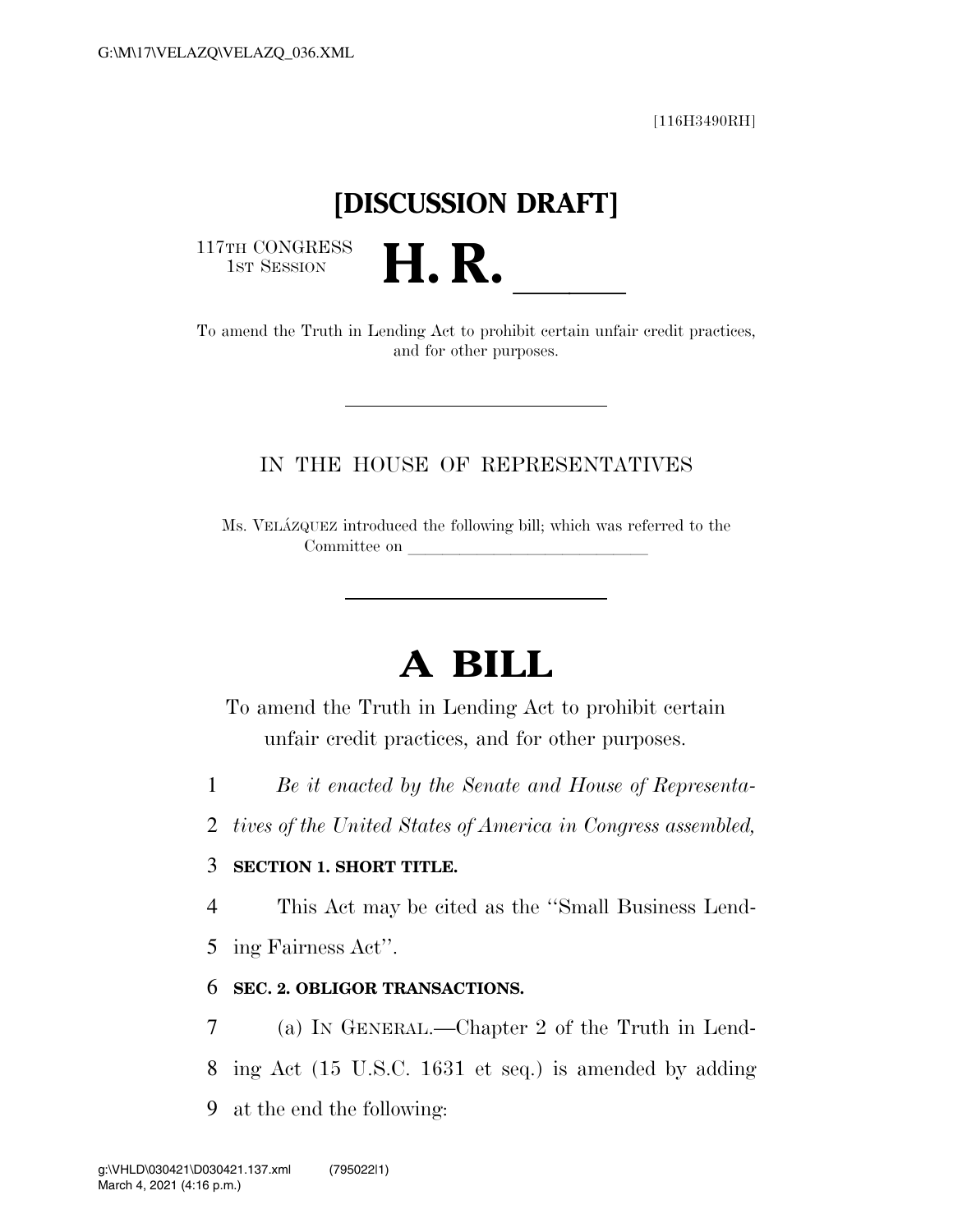#### **''§ 140B. Unfair credit practices**

 $\gamma$  (a) In GENERAL.—In connection with the extension of credit or creation of debt in or affecting commerce, as defined in section 4 of the Federal Trade Commission Act (15 U.S.C. 44), including any advance of funds or sale or assignment of future income or receivables that may or may not be credit, no person may directly or indirectly take or receive from another person an obligation that con- stitutes or contains a cognovit or confession of judgment (for purposes other than executory process in the State of Louisiana), warrant of attorney, or other waiver of the right to notice and the opportunity to be heard in the event of suit or process thereon.

 ''(b) EXEMPTION.—The exemption in section 104(1) shall not apply to this section.''.

 (b) TECHNICAL AND CONFORMING AMENDMENTS.— (1) Section 103 of the Truth in Lending Act (15 U.S.C. 1602) is amended by adding at the end the following:

 ''(ff) The term 'debt' means any obligation of a per-son to pay to another person money—

 $\frac{1}{22}$  ''(1) regardless of whether such obligation is absolute or contingent if the understanding between the parties is that any part of the money shall be or may be returned;